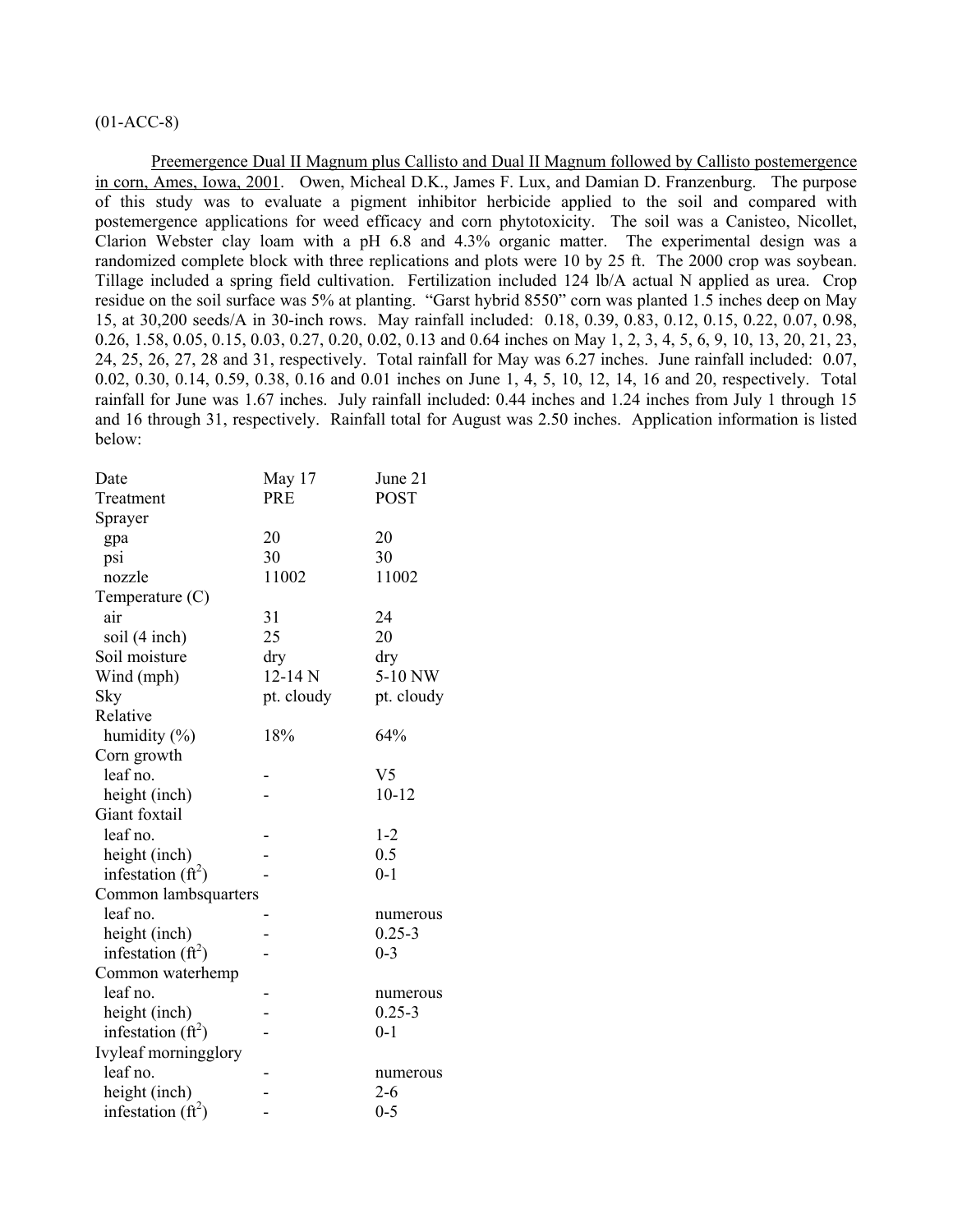| Velvetleaf           |         |
|----------------------|---------|
| leaf no.             | $3 - 5$ |
| height (inch)        | $2 - 5$ |
| infestation $(ft^2)$ | $0 - 2$ |

 No significant differences in corn stand between herbicide treatments were observed. PRE applied treatments did not cause corn injury when observed on June 5 and 21, prior to POST application timing. Marksman, Northstar, and Hornet WDG plus Atrazine applied POST on June 21 caused corn injury when observed on June 29 and July 6. Giant foxtail control was excellent with all treatments on all observation dates. Velvetleaf control on June 21 was not acceptable with most PRE treatments prior to sequential POST applications. Excellent common waterhemp control was evident on June 21 with all treatments, whereas common lambsquarters was poor to excellent. No PRE treatment achieved control of ivyleaf morningglory. Observations on July 8, 23, and August 31 following PRE plus POST applications, indicated excellent velvetleaf, common waterhemp and common lambsquarters control was achieved by all. POST treatments improved ivyleaf morningglory control when observed on these dates, but reached an acceptable level with only a few. No significant differences in corn yield between treatments occurred, except the untreated control and PRE Dual II Magnum followed by Marksman POST. Serious corn injury was observed from Marksman, resulting in significantly lower yield compared to other treatments. (Dept. of Agronomy, Iowa State University, Ames)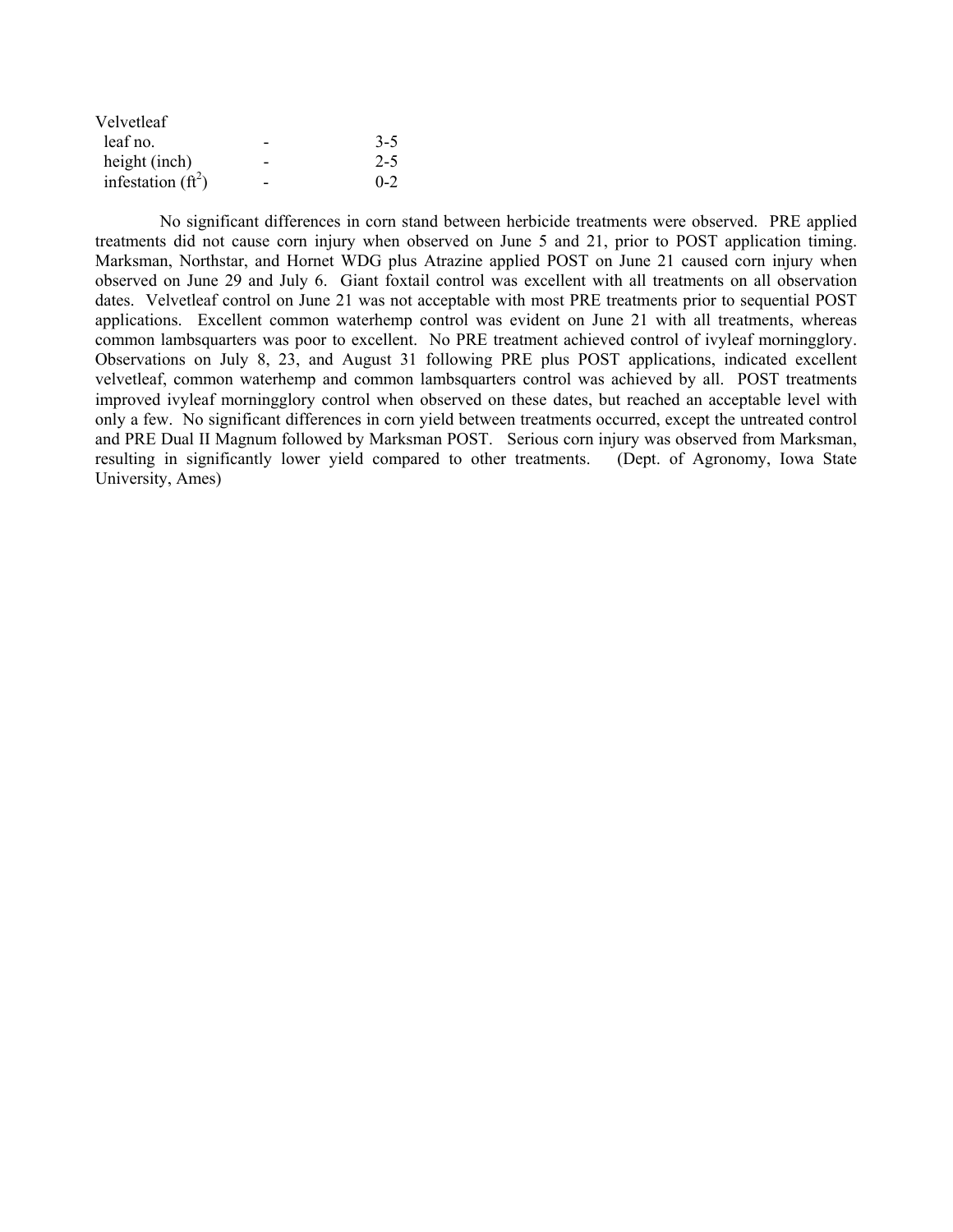**TITLE:** Preemergence Dual II Magnum plus Callisto and Dual II Magnum followed by Callisto postemergence in corn.  **CREATED:** 06/04/2001 **REVISED:** 11/30/2001 **COMPLETED:** N

 **PROJECT TYPE:** HERBICIDE

 **LOCATION:** AMES, IA **RESEARCHED BY:** IA State University

| PLOT SIZE: 10.00 FT WIDE X 25.00 FT LONG                                                                     | REPS: 03                              |                                                           |          |       |                                                                                                  |          |            |          |  |  |  |
|--------------------------------------------------------------------------------------------------------------|---------------------------------------|-----------------------------------------------------------|----------|-------|--------------------------------------------------------------------------------------------------|----------|------------|----------|--|--|--|
| TRT TREATMENT<br>NUM COMPONENT                                                                               | RATE                                  | DOSAGE                                                    |          | ZEAMD | SETFA<br>17.5 FT PHY % PHY % PHY % CON %<br>UNIT TM 07/05/01 05/29/01 06/05/01 06/21/01 06/21/01 | ZEAMD    | ZEAMD      | SETFA    |  |  |  |
| 1A UNTREATED CHECK                                                                                           | 0.00                                  | NA 1                                                      | $\Omega$ | 25    | $\bigcirc$                                                                                       | $\Omega$ | $\cap$     | $\Omega$ |  |  |  |
| 2A»DUAL II MAGNUM (7.64EC)<br>B»CALLISTO (4SC)                                                               | 1.91<br>0.188                         | LAA 1<br>LAA 1                                            |          | 2.8   | $\Omega$                                                                                         | $\Omega$ | $\Omega$   | 99       |  |  |  |
| 3A»DUAL II MAGNUM (7.64EC)<br>B»CALLISTO (4SC)<br>C AATREX 4L (SC)                                           | 1.91<br>0.188<br>1.00                 | LAA 1<br>LAA 1<br>LAA 1                                   |          | 26    | $\Omega$                                                                                         | $\Omega$ | $\Omega$   | 99       |  |  |  |
| 4A»BICEP LITE II MAGNUM (6SC)                                                                                | 3.30                                  | LAA 1                                                     |          | 28    | $\Omega$                                                                                         | $\Omega$ | $\circ$    | 99       |  |  |  |
| 5A»DUAL II MAGNUM (7.64EC)<br>B»CALLISTO (4SC)<br>C»CROP OIL CONCENTRATE<br>$D \gg 28$ %N                    | 1.91<br>0.094<br>1.00<br>2.50         | $T.AA$ 1<br>LAA 2<br>PMV <sub>2</sub><br>PMV <sub>2</sub> |          | 2.7   | $\Omega$                                                                                         | $\Omega$ | $\Omega$   | 99       |  |  |  |
| 6A»BICEP LITE II MAGNUM (6SC)<br>B»CALLISTO (4SC)<br>C»CROP OIL CONCENTRATE<br>$D \gg 28$ %N                 | 3.30<br>0.094<br>1.00<br>2.50         | LAA 1<br>LAA 2<br>PMV <sub>2</sub><br>$PMV$ 2             |          | 27    | $\cap$                                                                                           | $\Omega$ | $\cap$     | 99       |  |  |  |
| 7A»DUAL II MAGNUM (7.64EC)<br>B»CALLISTO (4SC)<br>C AATREX 4L (SC)<br>D»CROP OIL CONCENTRATE<br>$E\gg 28$ %N | 1.91<br>0.094<br>0.25<br>1.00<br>2.50 | LAA 1<br>LAA 2<br>LAA 2<br>PMV <sub>2</sub><br>$PMV$ 2    |          | 28    | $\circ$                                                                                          | $\circ$  | $\circ$    | 99       |  |  |  |
| 8A»OUTLOOK (6EC)<br>B MARKSMAN (3.2SC)                                                                       | 0.98<br>1.40                          | LAA 1<br>LAA 2                                            |          | 29    | $\Omega$                                                                                         | $\Omega$ | $\bigcirc$ | 99       |  |  |  |
| 9A»DUAL II MAGNUM (7.64EC)<br>B»NORTHSTAR (47.4WG)<br>C»CROP OIL CONCENTRATE<br>$D \gg 28$ %N                | 1.91<br>0.148<br>1.00<br>2.50         | LAA 1<br>LAA 2<br>PMV <sub>2</sub><br>$PMV = 2$           |          | 28    | $\bigcirc$                                                                                       | $\Omega$ | $\Omega$   | 99       |  |  |  |
| 10A»FULTIME (4SC)<br>B»HORNET WDG (68.5WG)<br>C ATRAZINE 90DF (WG)<br>$D\gg 28\% N$<br>E»NIS                 | 3.00<br>0.128<br>0.90<br>2.50<br>0.25 | LAA 1<br>LAA 2<br>LAA 2<br>$PMV$ 2<br>PMV <sub>2</sub>    |          | 28    | $\bigcap$                                                                                        | $\Omega$ | $\Omega$   | 99       |  |  |  |
|                                                                                                              |                                       | LSD (0.05)                                                |          | 5.19  | 0.00                                                                                             | 0.00     | 0.00       | 0.00     |  |  |  |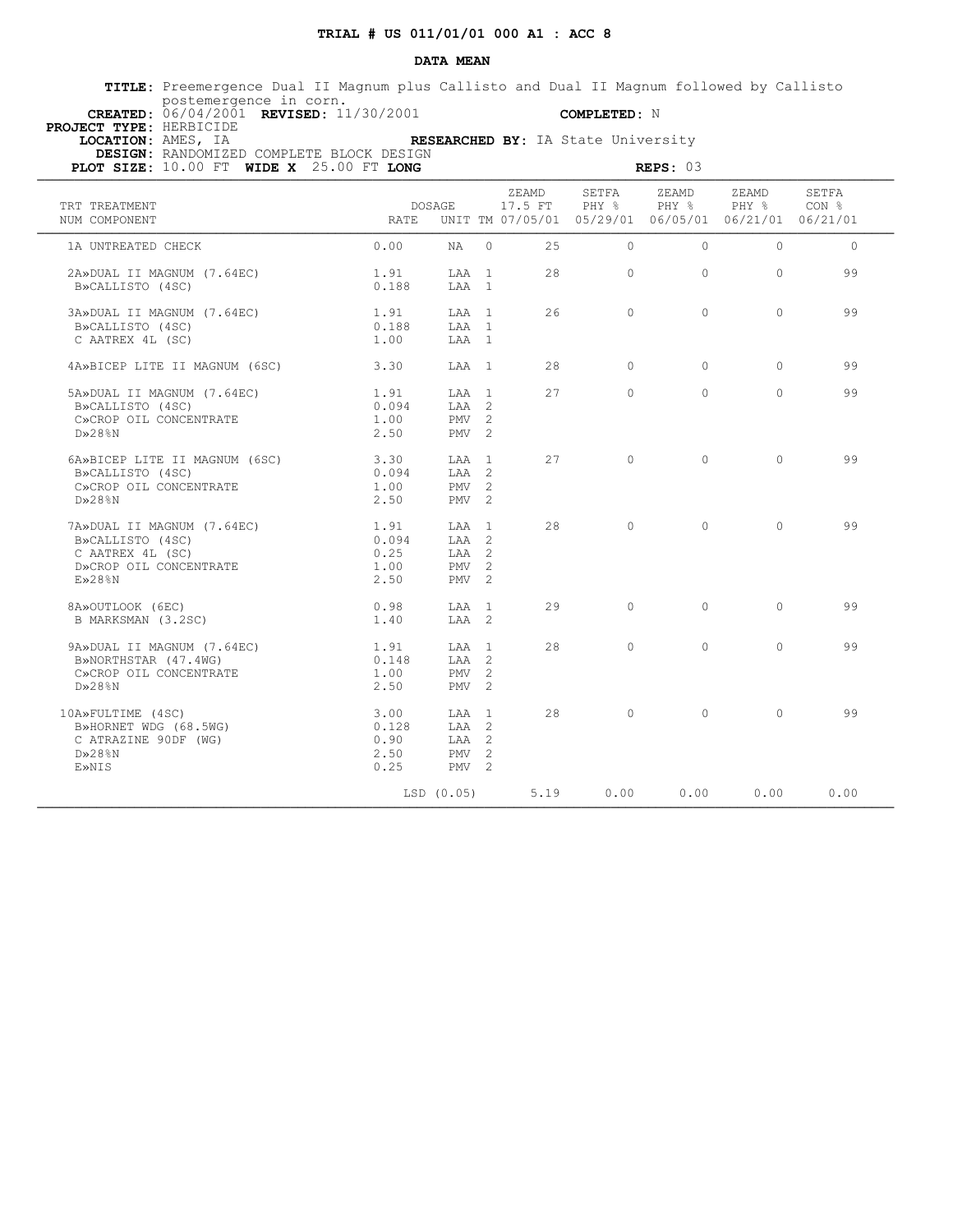**TITLE:** Preemergence Dual II Magnum plus Callisto and Dual II Magnum followed by Callisto postemergence in corn.  **CREATED:** 06/04/2001 **REVISED:** 11/30/2001 **COMPLETED:** N

 **PROJECT TYPE:** HERBICIDE

 **LOCATION:** AMES, IA **RESEARCHED BY:** IA State University

| PLOT SIZE: 10.00 FT WIDE X 25.00 FT LONG                                                                      |                                       |                                                                   | REPS: 03 |                    |                                                                                                                         |          |                |             |  |
|---------------------------------------------------------------------------------------------------------------|---------------------------------------|-------------------------------------------------------------------|----------|--------------------|-------------------------------------------------------------------------------------------------------------------------|----------|----------------|-------------|--|
| TRT TREATMENT<br>NUM COMPONENT                                                                                |                                       | DOSAGE                                                            |          | ABUTH              | AMATA<br>$CON$ $%$ $CON$ $%$ $CON$ $%$ $CON$ $%$ $PHY$ $%$<br>RATE UNIT TM 06/21/01 06/21/01 06/21/01 06/21/01 06/29/01 | CHEAL    | IPOHG          | ZEAMD       |  |
| 1A UNTREATED CHECK                                                                                            | 0.00                                  |                                                                   |          | $NA$ 0<br>$\Omega$ | $\Omega$                                                                                                                | $\Omega$ | $\Omega$       | $\Omega$    |  |
| 2A»DUAL II MAGNUM (7.64EC)<br>B»CALLISTO (4SC)                                                                | 1.91<br>0.188                         | LAA 1<br>LAA 1                                                    |          | 73                 |                                                                                                                         | 99 — 10  | 99 - 10<br>62. | $\Omega$    |  |
| 3A»DUAL II MAGNUM (7.64EC)<br>B»CALLISTO (4SC)<br>C AATREX 4L (SC)                                            | 1.91<br>0.188<br>1.00                 | LAA 1<br>LAA 1<br>LAA 1                                           |          | 87                 | 99                                                                                                                      | 99       | 68             | $\Omega$    |  |
| 4A»BICEP LITE II MAGNUM (6SC)                                                                                 | 3.30                                  | LAA 1                                                             |          | 38                 | 99                                                                                                                      | 99       | 55             | $\circ$     |  |
| 5A»DUAL II MAGNUM (7.64EC)<br>B»CALLISTO (4SC)<br>C»CROP OIL CONCENTRATE<br>$D \gg 28$ %N                     | 1.91<br>0.094<br>1.00<br>2.50         | LAA 1<br>LAA 2<br>$PMV$ 2<br>PMV <sub>2</sub>                     |          | 17                 | 99                                                                                                                      | 65       | 10             | $\Omega$    |  |
| 6A»BICEP LITE II MAGNUM (6SC)<br>B»CALLISTO (4SC)<br>C»CROP OIL CONCENTRATE<br>$D \gg 28$ %N                  | 3.30<br>0.094<br>1.00<br>2.50         | LAA 1<br>LAA 2<br>PMV <sub>2</sub><br>PMV <sub>2</sub>            |          | 43                 | 99                                                                                                                      | 99       | 4.5            | $\bigcirc$  |  |
| 7A»DUAL II MAGNUM (7.64EC)<br>B»CALLISTO (4SC)<br>C AATREX 4L (SC)<br>D»CROP OIL CONCENTRATE<br>$E\gg 28\%$ N | 1.91<br>0.094<br>0.25<br>1.00<br>2.50 | LAA 1<br>LAA 2<br>$TAA$ 2<br>PMV <sub>2</sub><br>PMV <sub>2</sub> |          | 17                 | 99                                                                                                                      | 77       | 35             | $\circ$     |  |
| 8A»OUTLOOK (6EC)<br>B MARKSMAN (3.2SC)                                                                        | 0.98<br>1.40                          | LAA 1<br>LAA 2                                                    |          | 27                 | 99                                                                                                                      | 80       | 30             | 13          |  |
| 9A»DUAL II MAGNUM (7.64EC)<br>B»NORTHSTAR (47.4WG)<br>C»CROP OIL CONCENTRATE<br>$D\gg 28$ <sup>8</sup> N      | 1.91<br>0.148<br>1.00<br>2.50         | LAA 1<br>LAA 2<br>PMV <sub>2</sub><br>PMV <sub>2</sub>            |          | 18                 | 99                                                                                                                      | 62       | 25             | $7^{\circ}$ |  |
| 10A»FULTIME (4SC)<br>B»HORNET WDG (68.5WG)<br>C ATRAZINE 90DF (WG)<br>$D \gg 28$ %N<br>E»NIS                  | 3.00<br>0.128<br>0.90<br>2.50<br>0.25 | LAA 1<br>LAA 2<br>LAA 2<br>PMV <sub>2</sub><br>PMV <sub>2</sub>   |          | 38                 | 99                                                                                                                      | 99       | 48             | $2^{1}$     |  |
|                                                                                                               |                                       | LSD (0.05)                                                        |          | 22.29              | 0.00                                                                                                                    | 10.12    | 21.39          | 3.91        |  |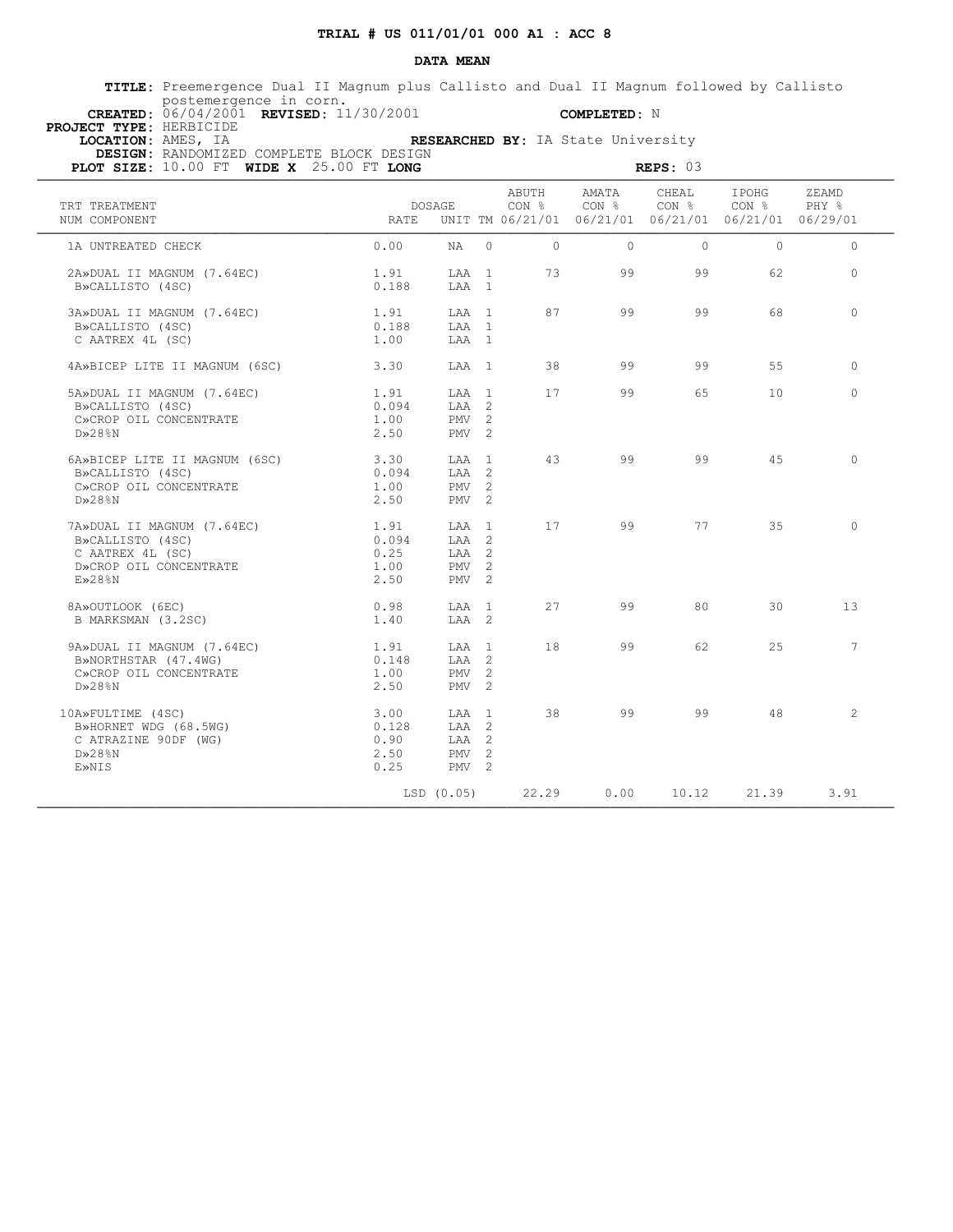**TITLE:** Preemergence Dual II Magnum plus Callisto and Dual II Magnum followed by Callisto postemergence in corn.  **CREATED:** 06/04/2001 **REVISED:** 11/30/2001 **COMPLETED:** N

 **PROJECT TYPE:** HERBICIDE

 **LOCATION:** AMES, IA **RESEARCHED BY:** IA State University

| PLOT SIZE: 10.00 FT WIDE X 25.00 FT LONG                                                                     |                                       | REPS: 03                                                           |          |                |                                                                        |                           |                |                |  |
|--------------------------------------------------------------------------------------------------------------|---------------------------------------|--------------------------------------------------------------------|----------|----------------|------------------------------------------------------------------------|---------------------------|----------------|----------------|--|
| TRT TREATMENT<br>NUM COMPONENT                                                                               | <b>RATE</b>                           | DOSAGE                                                             |          | ZEAMD<br>PHY % | SETFA<br>CON %<br>UNIT TM 07/06/01 07/06/01 07/06/01 07/06/01 07/06/01 | ABUTH<br>CON <sub>8</sub> | AMATA<br>CON % | CHEAL<br>CON % |  |
| 1A UNTREATED CHECK                                                                                           | 0.00                                  | NA                                                                 | $\Omega$ | $\Omega$       | $\Omega$                                                               | $\Omega$                  | $\Omega$       | $\Omega$       |  |
| 2A»DUAL II MAGNUM (7.64EC)<br>B»CALLISTO (4SC)                                                               | 1.91<br>0.188                         | LAA 1<br>LAA 1                                                     |          | $\Omega$       | 99                                                                     | 70                        | 99             | 9.5            |  |
| 3A»DUAL II MAGNUM (7.64EC)<br>B»CALLISTO (4SC)<br>C AATREX 4L (SC)                                           | 1.91<br>0.188<br>1.00                 | LAA 1<br>LAA 1<br>LAA 1                                            |          | $\Omega$       | 99                                                                     | 83                        | 99             | 99             |  |
| 4A»BICEP LITE II MAGNUM (6SC)                                                                                | 3.30                                  | LAA 1                                                              |          | $\Omega$       | 99                                                                     | 27                        | 99             | 99             |  |
| 5A»DUAL II MAGNUM (7.64EC)<br>B»CALLISTO (4SC)<br>C»CROP OIL CONCENTRATE<br>$D*28$ <sup>8</sup> N            | 1.91<br>0.094<br>1.00<br>2.50         | LAA 1<br>$TAA$ 2<br>PMV <sub>2</sub><br>PMV <sub>2</sub>           |          | $\Omega$       | 99                                                                     | 99                        | 99             | 99             |  |
| 6A»BICEP LITE II MAGNUM (6SC)<br>B»CALLISTO (4SC)<br>C»CROP OIL CONCENTRATE<br>$D \gg 28$ %N                 | 3.30<br>0.094<br>1.00<br>2.50         | LAA 1<br>LAA 2<br>PMV <sub>2</sub><br>PMV <sub>2</sub>             |          | $\Omega$       | 99                                                                     | 99                        | 99             | 99             |  |
| 7A»DUAL II MAGNUM (7.64EC)<br>B»CALLISTO (4SC)<br>C AATREX 4L (SC)<br>D»CROP OIL CONCENTRATE<br>$E\gg 28$ %N | 1.91<br>0.094<br>0.25<br>1.00<br>2.50 | T.AA 1<br>LAA 2<br>LAA 2<br>PMV <sub>2</sub><br>PMV <sub>2</sub>   |          | $\Omega$       | 99                                                                     | 99                        | 99             | 99             |  |
| 8A»OUTLOOK (6EC)<br>B MARKSMAN (3.2SC)                                                                       | 0.98<br>1.40                          | T.AA 1<br>LAA 2                                                    |          | 15             | 99                                                                     | 98                        | 99             | 99             |  |
| 9A»DUAL II MAGNUM (7.64EC)<br>B»NORTHSTAR (47.4WG)<br>C»CROP OIL CONCENTRATE<br>$D \gg 28$ %N                | 1.91<br>0.148<br>1.00<br>2.50         | LAA 1<br>LAA 2<br>PMV <sub>2</sub><br>PMV <sub>2</sub>             |          | 5              | 99                                                                     | 90                        | 99             | 93             |  |
| 10A»FULTIME (4SC)<br>B»HORNET WDG (68.5WG)<br>C ATRAZINE 90DF (WG)<br>$D \gg 28$ %N<br>E»NIS                 | 3.00<br>0.128<br>0.90<br>2.50<br>0.25 | T.AA 1<br>LAA 2<br>LAA <sub>2</sub><br>PMV <sub>2</sub><br>$PMV$ 2 |          | 2              | 99                                                                     | 90                        | 99             | 99             |  |
|                                                                                                              |                                       | LSD (0.05)                                                         |          | 3.26           | 0.00                                                                   | 17.57                     | 0.00           | 3.00           |  |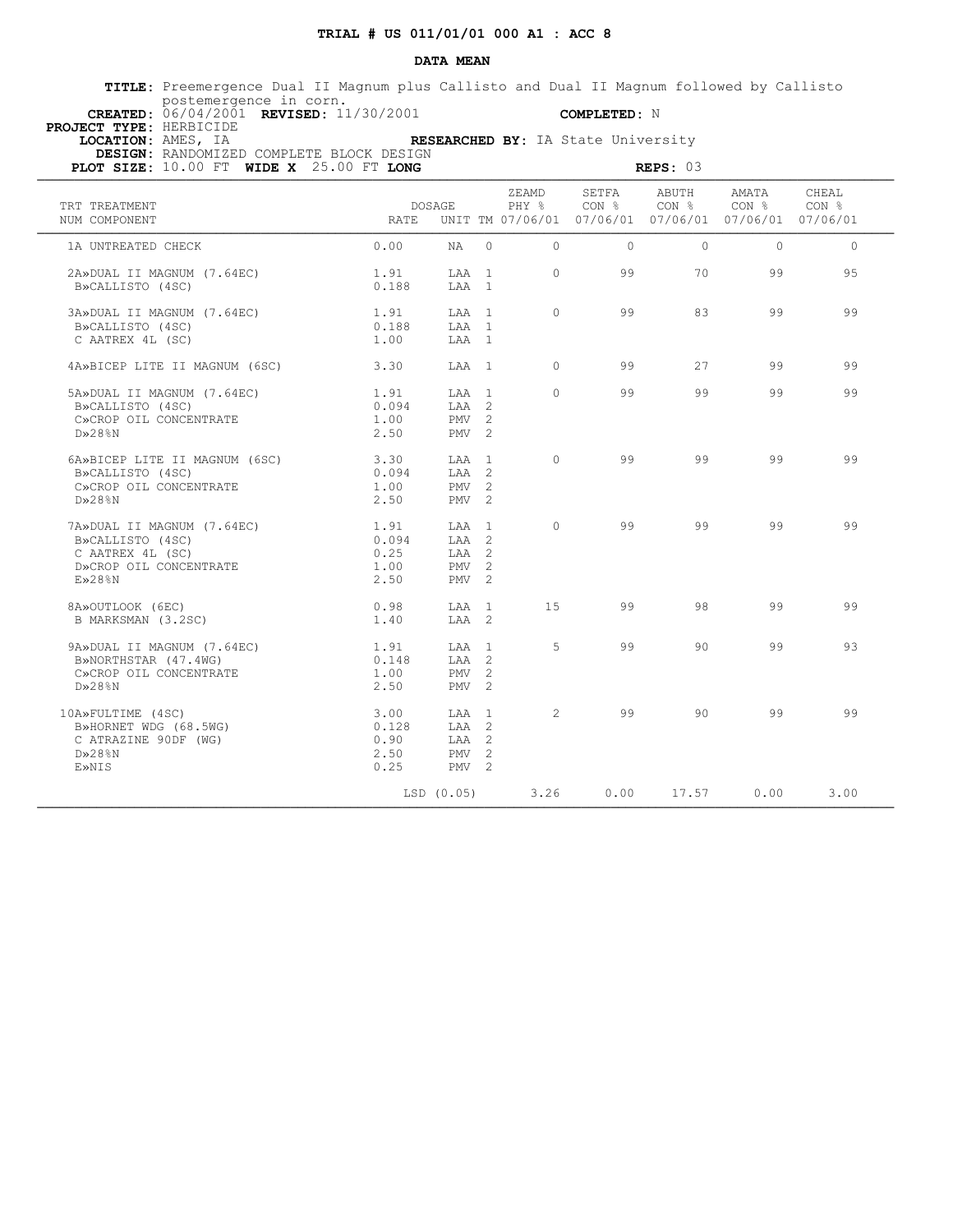**TITLE:** Preemergence Dual II Magnum plus Callisto and Dual II Magnum followed by Callisto postemergence in corn.

 **PROJECT TYPE:** HERBICIDE

 **CREATED:** 06/04/2001 **REVISED:** 11/30/2001 **COMPLETED:** N

 **LOCATION:** AMES, IA **RESEARCHED BY:** IA State University  **DESIGN:** RANDOMIZED COMPLETE BLOCK DESIGN

| PLOT SIZE: 10.00 FT WIDE X 25.00 FT LONG                                                                     | REPS: $03$                            |                                                                             |  |                |                                                                        |                           |                           |                |  |
|--------------------------------------------------------------------------------------------------------------|---------------------------------------|-----------------------------------------------------------------------------|--|----------------|------------------------------------------------------------------------|---------------------------|---------------------------|----------------|--|
| TRT TREATMENT<br>NUM COMPONENT                                                                               | <b>RATE</b>                           | DOSAGE                                                                      |  | IPOHG<br>CON % | ZEAMD<br>PHY 응<br>UNIT TM 07/06/01 07/23/01 07/23/01 07/23/01 07/23/01 | SETFA<br>CON <sub>8</sub> | ABUTH<br>CON <sub>8</sub> | AMATA<br>CON % |  |
| 1A UNTREATED CHECK                                                                                           | 0.00                                  | NA 0                                                                        |  | $\Omega$       | $\bigcirc$                                                             | $\Omega$                  | $\Omega$                  | $\Omega$       |  |
| 2A»DUAL II MAGNUM (7.64EC)<br>B»CALLISTO (4SC)                                                               | 1.91<br>0.188                         | LAA 1<br>LAA 1                                                              |  | 30             | $\Omega$                                                               | 99                        | 8.5                       | 99             |  |
| 3A»DUAL II MAGNUM (7.64EC)<br>B»CALLISTO (4SC)<br>C AATREX 4L (SC)                                           | 1.91<br>0.188<br>1.00                 | LAA 1<br>LAA 1<br>LAA 1                                                     |  | 55             | $\Omega$                                                               | 99                        | 95                        | 99             |  |
| 4A»BICEP LITE II MAGNUM (6SC)                                                                                | 3.30                                  | LAA 1                                                                       |  | 40             | $\Omega$                                                               | 99                        | 22                        | 99             |  |
| 5A»DUAL II MAGNUM (7.64EC)<br>B»CALLISTO (4SC)<br>C»CROP OIL CONCENTRATE<br>$D \gg 28$ %N                    | 1.91<br>0.094<br>1.00<br>2.50         | LAA 1<br>$TAA$ 2<br>PMV <sub>2</sub><br>PMV <sub>2</sub>                    |  | 85             | $\bigcap$                                                              | 99                        | 99                        | 99             |  |
| 6A»BICEP LITE II MAGNUM (6SC)<br>B»CALLISTO (4SC)<br>C»CROP OIL CONCENTRATE<br>$D\gg 2.8$ $R$ N              | 3.30<br>0.094<br>1.00<br>2.50         | LAA 1<br>LAA 2<br>PMV <sub>2</sub><br>PMV <sub>2</sub>                      |  | 90             | $\Omega$                                                               | 99                        | 99                        | 99             |  |
| 7A»DUAL II MAGNUM (7.64EC)<br>B»CALLISTO (4SC)<br>C AATREX 4L (SC)<br>D»CROP OIL CONCENTRATE<br>$E\gg 28$ %N | 1.91<br>0.094<br>0.25<br>1.00<br>2.50 | $T.A.A$ 1<br>LAA 2<br>LAA 2<br>PMV <sub>2</sub><br>PMV <sub>2</sub>         |  | 9.5            | $\bigcap$                                                              | 99                        | 99                        | 99             |  |
| 8A»OUTLOOK (6EC)<br>B MARKSMAN (3.2SC)                                                                       | 0.98<br>1.40                          | T.AA 1<br>LAA 2                                                             |  | 95             | 12 <sup>°</sup>                                                        | 99                        | 99                        | 99             |  |
| 9A»DUAL II MAGNUM (7.64EC)<br>B»NORTHSTAR (47.4WG)<br>C»CROP OIL CONCENTRATE<br>$D \gg 28$ %N                | 1.91<br>0.148<br>1.00<br>2.50         | LAA 1<br>LAA 2<br>PMV <sub>2</sub><br>PMV <sub>2</sub>                      |  | 75             | $2^{1}$                                                                | 99                        | 96                        | 99             |  |
| 10A»FULTIME (4SC)<br>B»HORNET WDG (68.5WG)<br>C ATRAZINE 90DF (WG)<br>$D \gg 28$ %N<br>E»NIS                 | 3.00<br>0.128<br>0.90<br>2.50<br>0.25 | T.AA 1<br>LAA 2<br>LAA <sub>2</sub><br>PMV <sub>2</sub><br>PMV <sub>2</sub> |  | 90             | $\bigcap$                                                              | 99                        | 93                        | 99             |  |
|                                                                                                              |                                       | LSD (0.05)                                                                  |  | 26.94          | 4.46                                                                   | 0.00                      | 14.00                     | 0.00           |  |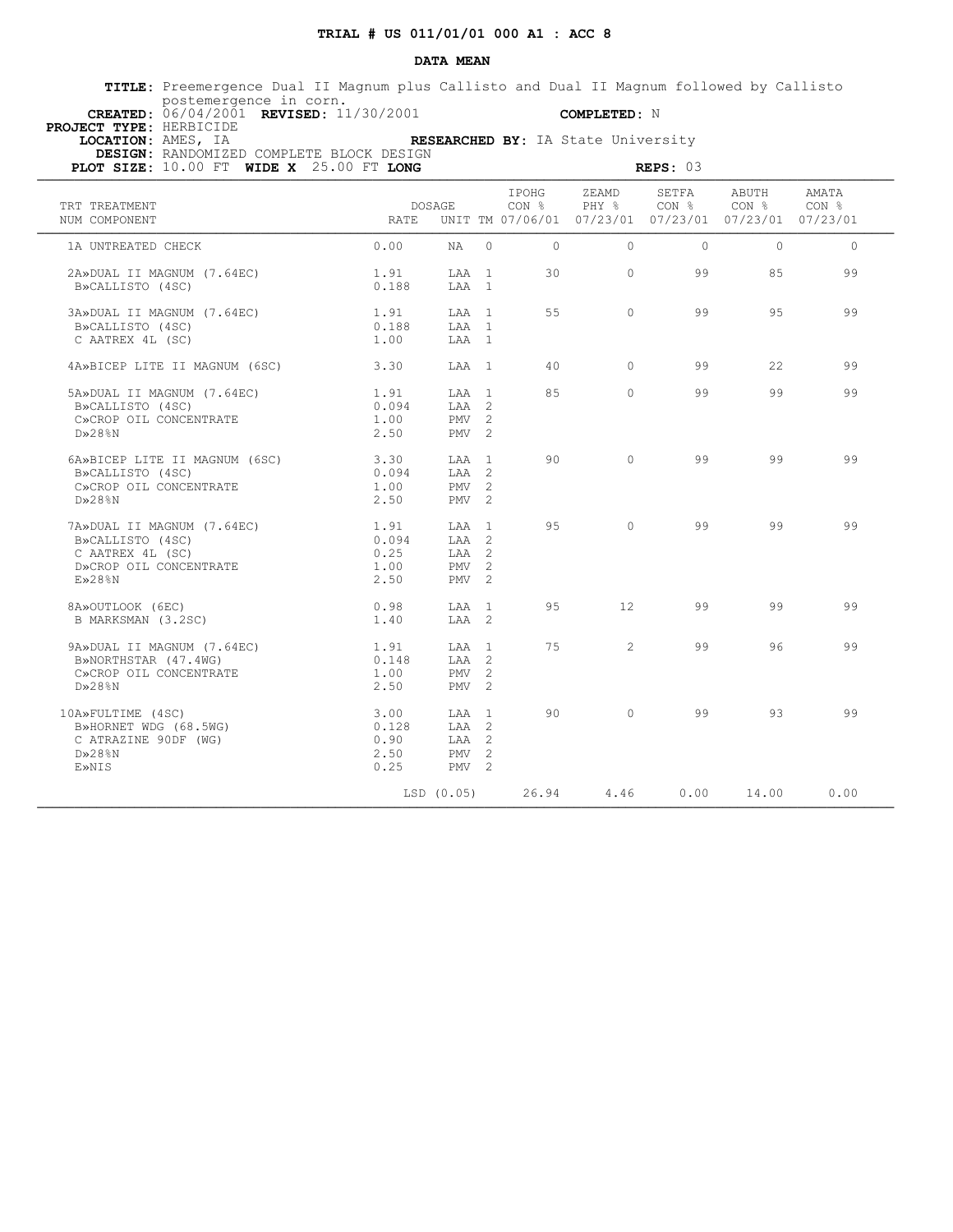**TITLE:** Preemergence Dual II Magnum plus Callisto and Dual II Magnum followed by Callisto postemergence in corn.  **CREATED:** 06/04/2001 **REVISED:** 11/30/2001 **COMPLETED:** N

 **PROJECT TYPE:** HERBICIDE

 **LOCATION:** AMES, IA **RESEARCHED BY:** IA State University

| PLOT SIZE: 10.00 FT WIDE X 25.00 FT LONG                                                                     |                                       | REPS: 03                                               |  |                    |                                                                                                                              |          |               |          |  |  |  |  |
|--------------------------------------------------------------------------------------------------------------|---------------------------------------|--------------------------------------------------------|--|--------------------|------------------------------------------------------------------------------------------------------------------------------|----------|---------------|----------|--|--|--|--|
| TRT TREATMENT<br>NUM COMPONENT                                                                               | RATE                                  | DOSAGE                                                 |  | CHEAL              | IPOHG<br>$CON$ $%$ $CON$ $%$ $CON$ $%$ $CON$ $%$ $CON$ $%$ $CON$ $%$<br>UNIT TM 07/23/01 07/23/01 08/31/01 08/31/01 08/31/01 | SETFA    | ABUTH         | AMATA    |  |  |  |  |
| 1A UNTREATED CHECK                                                                                           | 0.00                                  |                                                        |  | $NA$ 0<br>$\Omega$ | $\cap$                                                                                                                       | $\Omega$ | $\bigcap$     | $\Omega$ |  |  |  |  |
| 2A»DUAL II MAGNUM (7.64EC)<br>B»CALLISTO (4SC)                                                               | 1.91<br>0.188                         | LAA 1<br>LAA 1                                         |  | 93                 |                                                                                                                              | $25 -$   | 99 - 10<br>83 | 99       |  |  |  |  |
| 3A»DUAL II MAGNUM (7.64EC)<br>B»CALLISTO (4SC)<br>C AATREX 4L (SC)                                           | 1.91<br>0.188<br>1.00                 | LAA 1<br>LAA 1<br>LAA 1                                |  | 99                 | 37                                                                                                                           | 98       | 96            | 99       |  |  |  |  |
| 4A»BICEP LITE II MAGNUM (6SC)                                                                                | 3.30                                  | LAA 1                                                  |  | 99                 | 27                                                                                                                           | 99       | 20            | 99       |  |  |  |  |
| 5A»DUAL II MAGNUM (7.64EC)<br>B»CALLISTO (4SC)<br>C»CROP OIL CONCENTRATE<br>$D\gg 28$ %N                     | 1.91<br>0.094<br>1.00<br>2.50         | $T.AA$ 1<br>LAA 2<br>PMV <sub>2</sub><br>$PMV$ 2       |  | 99                 | 65                                                                                                                           | 98       | 99            | 99       |  |  |  |  |
| 6A»BICEP LITE II MAGNUM (6SC)<br>B»CALLISTO (4SC)<br>C»CROP OIL CONCENTRATE<br>$D \gg 28$ %N                 | 3.30<br>0.094<br>1.00<br>2.50         | LAA 1<br>LAA 2<br>PMV <sub>2</sub><br>PMV <sub>2</sub> |  | 99                 | 78                                                                                                                           | 98       | 99            | 99       |  |  |  |  |
| 7A»DUAL II MAGNUM (7.64EC)<br>B»CALLISTO (4SC)<br>C AATREX 4L (SC)<br>D»CROP OIL CONCENTRATE<br>$E\gg 28$ %N | 1.91<br>0.094<br>0.25<br>1.00<br>2.50 | LAA 1<br>LAA 2<br>LAA 2<br>$PMV$ 2<br>PMV <sub>2</sub> |  | 99                 | 98                                                                                                                           | 99       | 99            | 99       |  |  |  |  |
| 8A»OUTLOOK (6EC)<br>B MARKSMAN (3.2SC)                                                                       | 0.98<br>1.40                          | LAA 1<br>LAA 2                                         |  | 99                 | 98                                                                                                                           | 98       | 99            | 99       |  |  |  |  |
| 9A»DUAL II MAGNUM (7.64EC)<br>B»NORTHSTAR (47.4WG)<br>C»CROP OIL CONCENTRATE<br>$D \gg 28$ %N                | 1.91<br>0.148<br>1.00<br>2.50         | LAA 1<br>LAA 2<br>$PMV$ 2<br>$PMV = 2$                 |  | 96                 | 80                                                                                                                           | 99       | 96            | 99       |  |  |  |  |
| 10A»FULTIME (4SC)<br>B»HORNET WDG (68.5WG)<br>C ATRAZINE 90DF (WG)<br>$D\gg 28\%N$<br>E»NIS                  | 3.00<br>0.128<br>0.90<br>2.50<br>0.25 | LAA 1<br>LAA 2<br>LAA 2<br>$PMV$ 2<br>PMV <sub>2</sub> |  | 99                 | 90                                                                                                                           | 98       | 93            | 99       |  |  |  |  |
|                                                                                                              |                                       | LSD (0.05)                                             |  | 2.00               | 35.34                                                                                                                        | 2.92     | 12.51         | 0.00     |  |  |  |  |